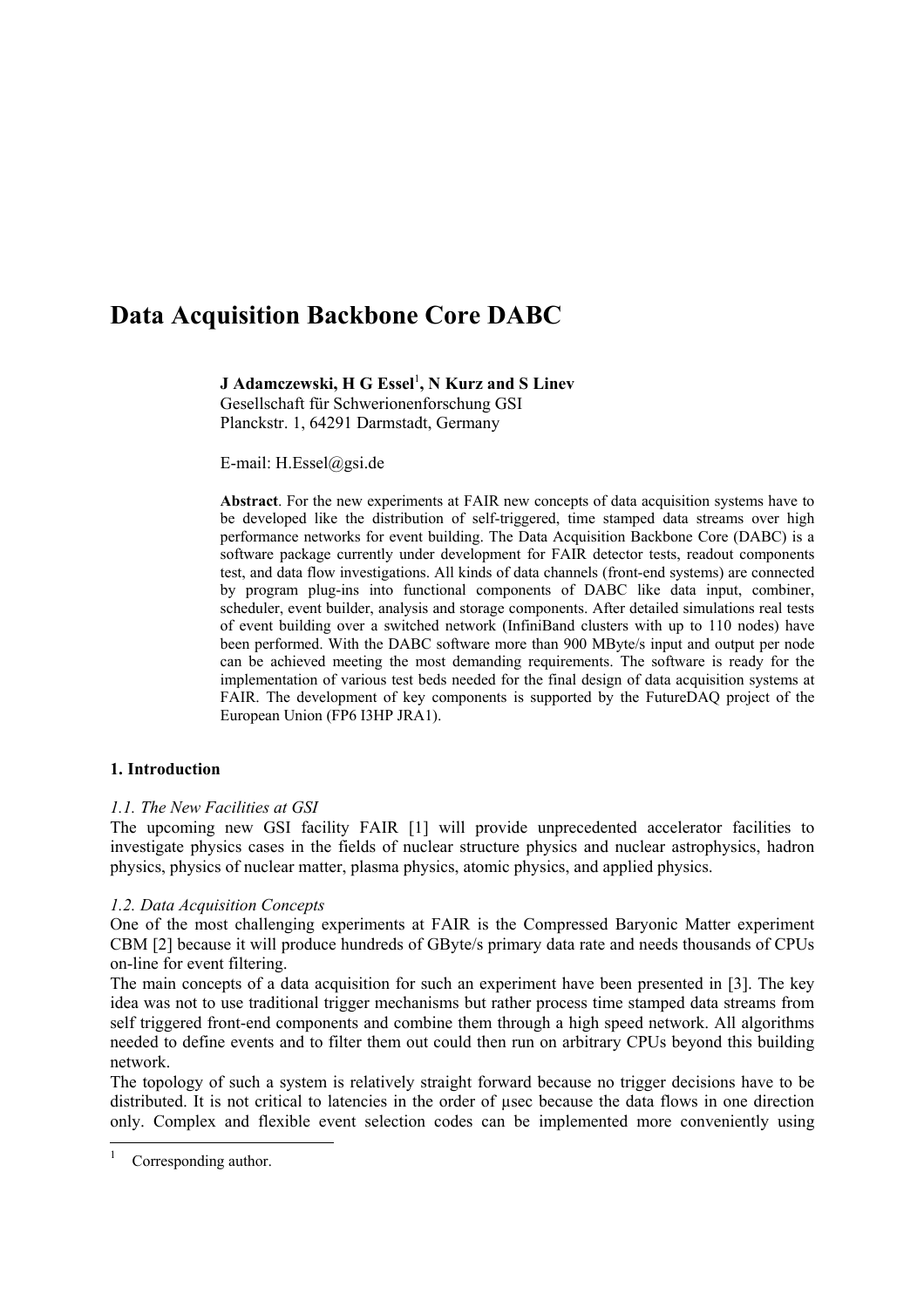commodity hardware. However, two key problems must be solved: firstly the timing system, and secondly the high data rates. Because of the enormous progress in networks nominal bi-directional data rates in the order of GByte/s per node are possible already today. Can such rates be achieved also in data acquisition systems?



**Figure 1**. Schematic view of data flow.

The main components of such a data acquisition system are outlined schematically in figure 1. Data signals from the detectors are digitized in readout modules. A time stamp is added (not shown). Special time stamps mark time slices which can be used later for event building. Combiner boards merge the data streams of several readout modules and send them to dispatcher modules.

These modules send data packages through a switched builder network to the event builder nodes (CPU farm). The data streams must contain some information for the dispatchers to be able to determine and identify these packages. This could be special time markers defining time slices as foreseen in CBM, but also bunch crossing numbers, trigger IDs or whatever the front-end systems can deliver. The packages with the same ID from all detectors must arrive at the same event builder. To achieve an optimal network utilization the dispatchers must be synchronized and send their data following a schedule. The schedule is made up and distributed by a master module based on information received from all dispatchers. All scheduler traffic runs over the same builder network. Detailed simulations of such builder networks have been presented in [3].

# *1.3. Motivation for an Acquisition Backbone*

A data acquisition system as sketched above, meeting performance requirements like the ones of CBM, has to be developed in several phases. In the first phase the feasibility of the concept has to be proven, i.e. the data flow performance and the event building. The design of a final data acquisition production system will start after such approval. The concept of the realization of CPU power for the event filters depends strongly on the developments on the market and will be finalized in a later phase. For the first phase a test bed for FAIR detectors, readout components, data flow investigations (switched event building) and last, but not least, controls is needed. In this first phase the dispatcher boards are built as PCI express cards plugged into standard PCs which perform the event building. The software for that is designed as a data acquisition backbone core (DABC). It is a backbone because it does not include the front-end systems. It is a core which provides interfaces to plug-in custom code for the handling of nearly arbitrary front-end systems.

In the case of a time stamped system a plug-in in the event builders must identify the events inside the data of a time slice. This could be done by multiplicity histograms over time. A peak in such a histogram would identify the time region of an event. The data of that time region from all packages would be composed to the event. In case of a triggered front-end system the events are already tagged. A different plug-in would be needed to compose the events from the tagged data.

Because of the required flexibility the DABC could be also useful as general purpose data acquisition package.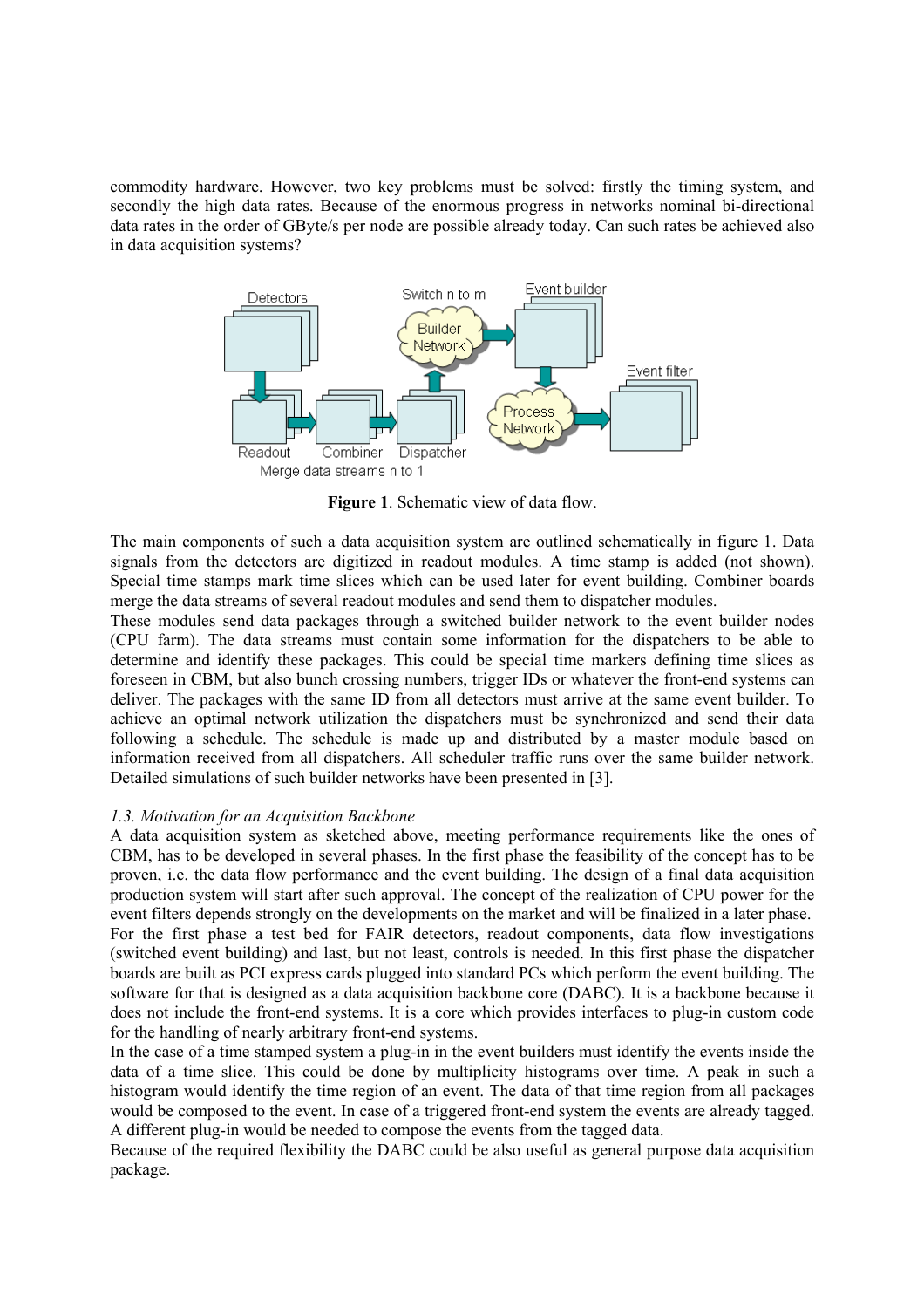# **2. Development of DABC**

### *2.1. Hardware Setup Use Case*

An example of a hardware setup to be handled by DABC is shown in figure 2. It represents the full data chain as shown in figure 1 at small scale.





Figure 2. Hardware setup with data chain from front-ends to PCI express cards.

**Figure 3.** Logical structure of DABC.

Front-end boards typically keep sampling digitizers, whereas combiner and dispatcher boards have fast data links controlled by FPGAs. Prototypes of these boards are under test as they are a first generation of modules needed for the CBM or other experiments. InfiniBand as an event building network has been chosen because of its high performance which is a factor of 10 better than Gigabit Ethernet. DABC must prove that it can really operate with such a high throughput. Other networks like Ethernet are supported as well.

### *2.2. DABC Design*

The topology of software components of DABC are sketched in figure 3 in a coarse grain. Depending on the performance requirements (data rates of the front-end channels) one may connect one or more front-ends to one DABC node. From a minimum of one PC with Ethernet up to medium sized clusters all kinds of configuration are possible. One may separate input and processing nodes or combine both tasks on each machine using bi-directional links depending on CPU requirements.

The data of one event or time slice from the input channels of each PC, e.g. Ethernet or PCI modules, is sent by a *scheduler* over the *Builder Network* to one receiver node where it is composed, sorted, tagged etc. Receivers then may send composed data over the *Process Network* to further analysis or archive nodes. Using a separate network improves the data throughput.

### *2.3. Implementation*

As mentioned above, the DABC should not be very specific to front-end systems. As a consequence it must provide convenient mechanisms to integrate application specific code to handle front-end hardware, data formats, etc. DABC is written in C++. Application code is plugged in as implementations of interfaces defined by DABC or subclasses of DABC classes.

The basic component is a *Module* which gets access to *Data queue* buffers through input *ports*, processes them, and outputs them to output *ports* as shown in figure 4. Because a *Module* can have several input *ports,* it can also merge more than one input data streams into a new output buffer. A central *Module manager* keeps all *Modules* of the local application and provides a global interface for module set up and communication. The modules and their components (e.g. ports, parameter objects, command descriptors) are organized by name in a hierarchical folder structure.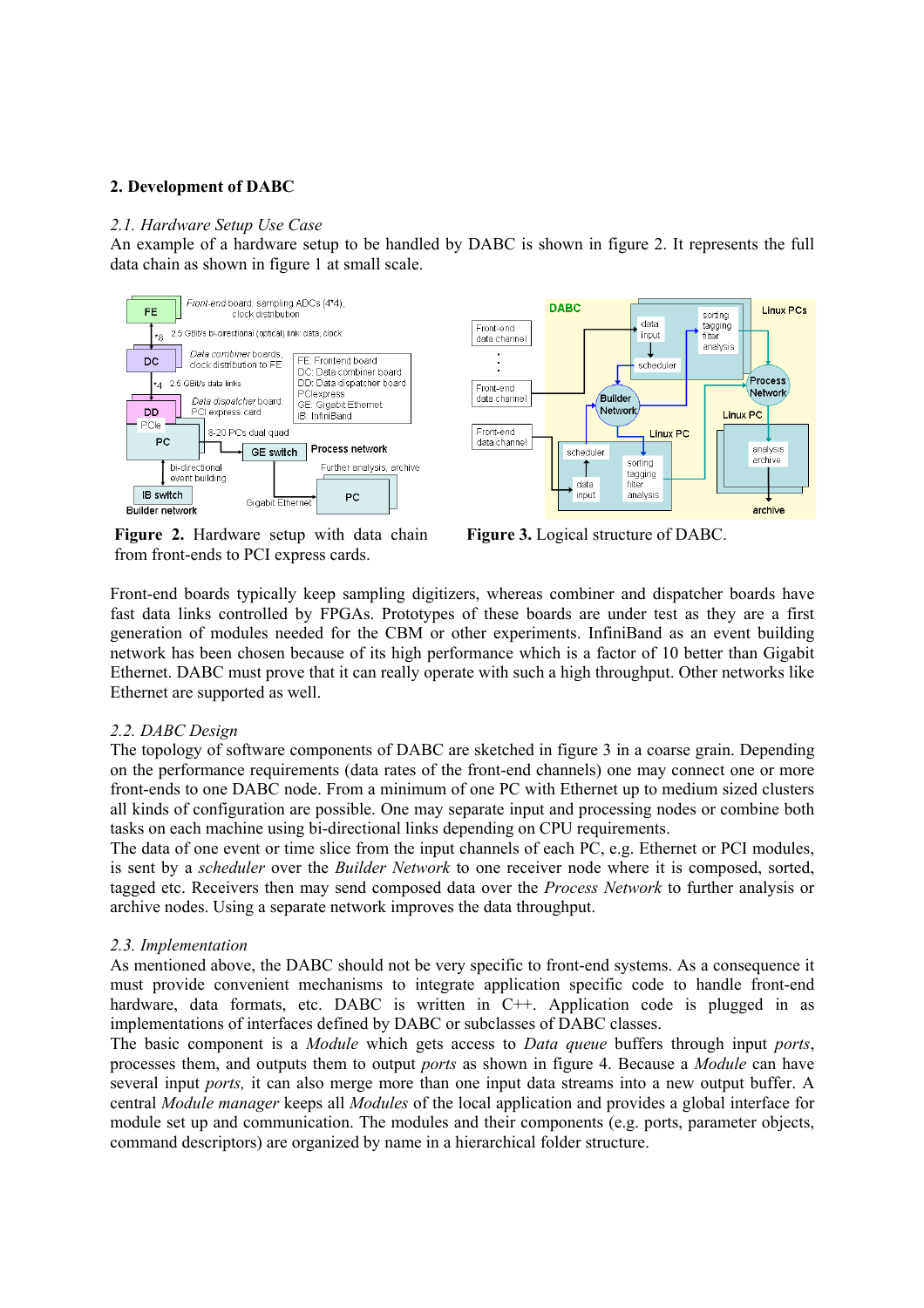

**Figure 4.** Module communication through ports.



**Figure 5.** Thread synchronization and module control.

The *Data queue* buffers are controlled by a central *Memory management* consisting in a set of memory pools. If modules run on the same node, this allows to transfer buffers between them "locally" without copying their contents. Here the *Transport* component just propagates buffer references. If a *port* is connected to a remote *port*, the *Transport* and *Device* components do the transfers over a network. A *Device*, e.g. a socket device, can control several *Transports*. *Transport* and *Device* components are implemented for TCP and InfiniBand *Verbs* (see section 3.1). Others could be added, e.g. Myrinet.

Module components can either run in separate threads to utilize multiple CPUs, or in one thread which is faster because no module synchronization by mutex is needed in this case. Instead of locking all critical sections, the data processing functions of the modules are synchronized within one thread by an *Action event manager* as shown in figure 5.

The data packets are contained in buffer resources from the *Memory Management* (memory pool). The references to these buffers are propagated between module ports by means of *Data queues* that belong to the connecting *Transport* object (see also figure 4). If the *Transport* thread adds an arriving queue buffer to a module input *port*, this *port* will implicitly send a *"Data ready event"* signal to the *ActionEvent manager*. The manager will react on the event by calling the *processInput* function of the module associated with the signalling port. This function will get the buffer reference from the port. It then may work on the buffer data, forward it to a module output port, or eventually give the buffer back to the memory pool ("free" the reference).

Similarly, if a DABC *Command* object arrives at the command input queue of a module, a different signal will be sent to the *ActionEvent manager*. The manager thread then calls the *processCommand* function of the associated module which will perform the command action.

# *2.4. Data Flow Engine*

As shown by the InfiniBand performance evaluations (see section 3) this network is very powerful in optimizing non-synchronized data traffic. However, in these measurements the receiver nodes always had enough queue buffers. If the receiver nodes are busy with other calculations like event building, it is necessary to hold the senders to avoid resource exhaustion at the receiver side. This is achieved by a back pressure mechanism [4].

# **3. Measurements**

Before we started with the design of DABC very detailed measurements and tests of hardware and software components had been performed.

# *3.1. InfiniBand Hardware and Software Setup*

We evaluated InfiniBand (IB) as an excellent candidate for event building over network in a first prototype of DABC. InfiniBand provides high data rates with low CPU utilization (few %), guaranteed delivery, and low latency (few µsec). A small test cluster of four nodes (dual Opteron) was installed at GSI in November 2005. Each node of that cluster is equipped with a Mellanox MHES18-XT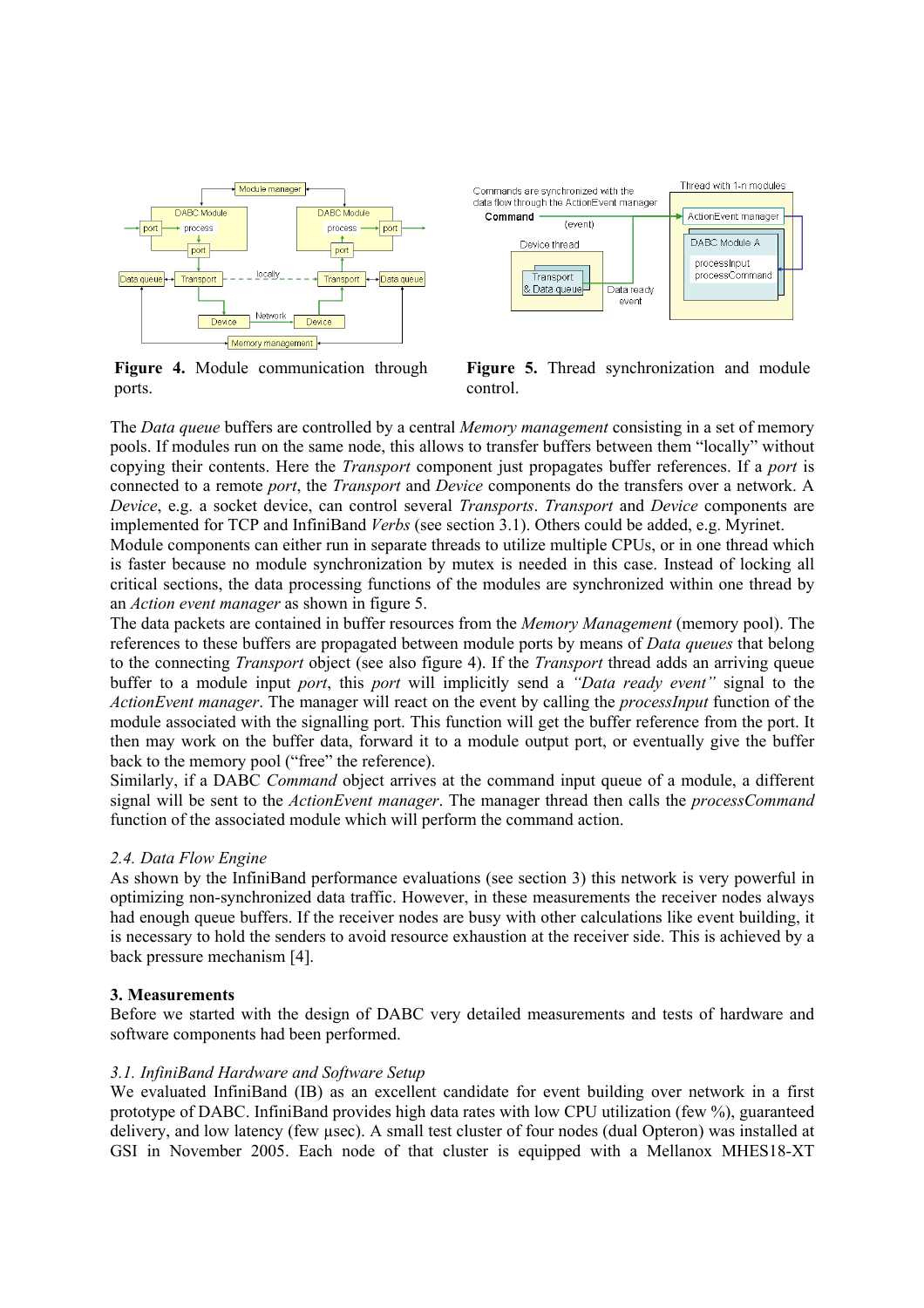InfiniBand Host Channel Adapter (HCA). The nominal data rate of such adapters is 10 Gbit/s in full duplex mode.

All software required to configure and operate InfiniBand networks is collected in the OpenFabric Enterprise Distribution OFED (version used: 1.2), developed by the OpenFabrics Alliance [5]. Several user-level programming interfaces (API) were investigated and tested.

The low level InfiniBand *Verbs* programming interface included in the OFED package provides direct access to the HCA functionality from user space (so-called kernel bypass). Its most important functionalities are non-blocking zero-copy data transfer, remote direct memory access (RDMA) and (unreliable) hardware multicast.

The *User Direct Access Programming Library* (uDAPL), developed by the DAT collaborative [6] was inspired by IB functionality. Therefore it has many similarities with *Verbs* API. Since uDAPL uses a peer-to-peer communication paradigm, multicast is not supported.

The *Message Passing Interface* (MPI) is widely used in the field of parallel computing. It defines an API for fast exchange of data between computing nodes. The MPI over InfiniBand project MVAPICH [7] provides non-blocking zero-copy data transfer and hardware IB multicast.

# *3.2. InfiniBand Benchmarking*

A test application was written to evaluate InfiniBand performance with all mentioned APIs. This test application is capable of generating different kinds of traffic patterns over InfiniBand. Two modes are possible: synchronized and non synchronized. In synchronized mode the clocks of the nodes are synchronized. The senders perform time scheduled data transfers. This avoids congestions at the receiver nodes. Figure 6 shows results of an all-to-all traffic pattern, where each node transfers data to all other nodes including itself according to a round-robin schedule with synchronization. The dependency of achieved data rates per node on the package size for the three APIs is presented.

All APIs provide good performance and reach 900 MByte/s for packet sizes greater 64K. Since *Verbs* has less API overhead, it reaches such data rate already at 8K package size and a further 950 MByte/s with 16K packages.



**Figure 6.** Single node rate performance comparison between different InfiniBand APIs (4 to 4 nodes).



**Figure 7.** Network utilization with different number of nodes.

#### *3.3. Scaling on Larger Clusters*

To extend the measurements to larger clusters cooperations with the Forschungszentrum Karlsruhe [8] and the University of Mainz [9] have been established, respectively. In Karlsruhe, Twenty-three double dual-core Opteron machines were available connected by an InfiniBand SilverStorm (QLogic) switch. Figure 7 shows the scaling of all-to-all transfers from 5 to 10 and 23 nodes, relative to 5 nodes non synchronized (100%). Remarkably the throughput with 6-10 KB buffers scales with nearly no loss indicating the InfiniBand network is able to optimize such traffic. The throughput falls to 84% at large package sizes indicating non-resolvable collisions. For this case synchronization results in 112%.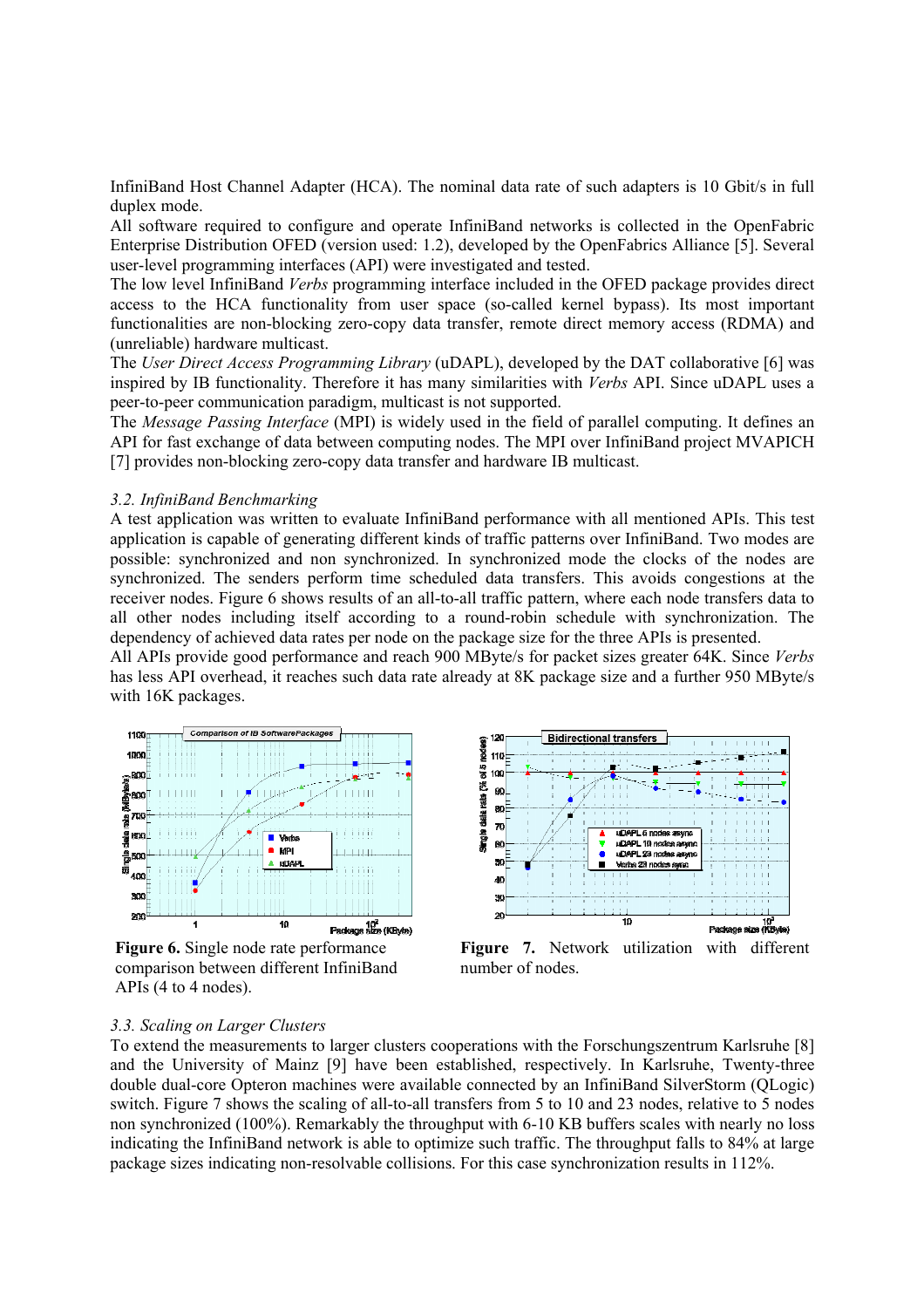The effect of scheduling (synchronizing the senders) is shown as squares in figure 7 ("Verbs 23 nodes sync"). With synchronization the throughput can be enhanced for large buffers because now collisions are avoided. Using *Verbs* the synchronized throughput on 23 nodes is even slightly larger than the non synchronized throughput with uDAPL on 5 nodes. On the four nodes at GSI we see no effect of synchronization. One can expect that the benefit of scheduling increases with the number of nodes. Up to 24 nodes can be connected through one single switch chip.



**Figure 8.** Asynchronous traffic for different number of nodes.



**Figure 9.** Performance improvements by synchronization.

Therefore further tests have been performed at the *Zentrum für Datenverarbeitung der Johannes Gutenberg Universität, Mainz.* These measurements used up to 110 dual core Opteron nodes equipped with Mellanox MHGS18X InfiniBand host channel adapters, connected by an InfiniBand Flextronics F-X430080 switch (max 144 Ports DDR). Figure 8 shows the data rate versus the package size of all to all traffic for increasing numbers of nodes at the Mainz cluster using *Verbs* in non-synchronized mode. Note that performance decreases with node number over the whole range of package sizes. In figure 9 the effect of synchronization with respect to the network topology is plotted, as measured in Mainz (*Verbs* API).

In case of 30 nodes, each of 5 nodes connect to one switch module (5x6 topology); for 72 nodes, each of 8 nodes connect to one switch module (8x9 topology). This topology is taken into account when scheduling the packets in a synchronized way. The increase of data rates for large packages is similar as the one shown in figure 7. The scheduling strategy of the test does not work well for small packages, because here the IB data rates vary stronger and the scheduler adjusts the timing to the slowest transfers.

## *3.4. DABC Event Building Performance*

A data flow chain with four data generators as data input per node, one combiner per node and one event builder per node has been implemented using the DABC core and plug-in mechanism. The result for InfiniBand and Gigabit Ethernet (GE) is shown in figure 10 in comparison to the test program (*Verbs* test, same as in figure 6). With GE and TCP 70 MByte/s can be achieved, whereas with InfiniBand over 900 MByte/s. The CPU utilization is only 50% (dual CPU). This result approves that DABC does not slow down the data throughput as derived with plain test programs. However, it takes more CPU time, and the package size must be above 32 KByte. The CPU utilisation per MByte/s for InfiniBand is an order of magnitude smaller then the one of TCP with GE because it uses zero-copy DMA. The TCP stack copies the data before sending. With 10 GE and standard TCP the CPU would slow down the theoretical data rate. One has to use other upcoming networking protocols providing zero-copy DMA over 10 GE to get similar results as with InfiniBand. Such protocols could be easily implemented in DABC. Currently we do not have access to 10 GE clusters.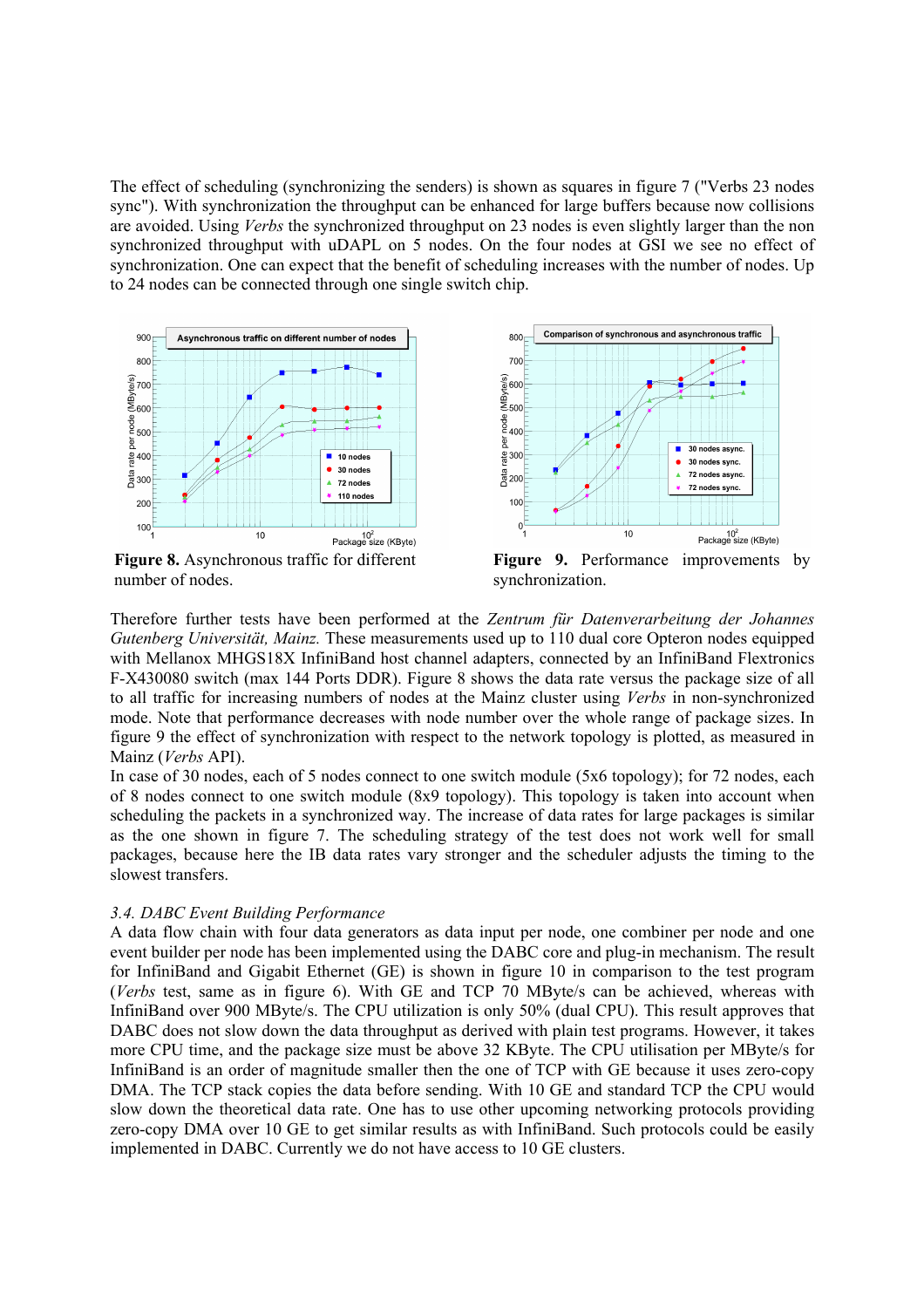The buffer size is not a critical parameter because one can always combine or split the data of a time slice in the schedule table. DABC supports the InfiniBand gather DMA mechanism avoiding the need to copy data to combine.



**Figure 10**. Event building with four nodes.

# **4. Conclusion**

The first version of DABC is able to build events over switched networks at very high data rates as required for an event building network in future FAIR experiments. It provides a test bed for proving various technologies. The choice of the network and its protocol APIs depends on the development of the market. There is no clear preference by performance or functionality.

The software provides interfaces to plug-in custom code for custom data sources. The next task is to build up a full data flow chain from detectors over readout boards, combiner boards, dispatcher boards into DABC. These boards are under construction. Only with this full data chain the goal of phase one can be achieved.

First tests of performance scaling up to 110 nodes show encouraging results, but no dramatically breakdown. To improve performance the data transfers should be synchronized. This can be done within DABC if real-time features of Linux are activated. Besides InfiniBand other fast networks like 10 Gigabit Ethernet can be supported, but up to now no test beds are available.

For controls, DABC can use infrastructure components of the existing XDAQ data acquisition package [10], e.g. an application runtime environment with state machines, info space process variables, and HTTP/SOAP web services. However, the DABC core functionality does not depend on XDAQ classes. Additionally, DABC provides the publication of global parameters to DIM (Distributed Information Management) [11] servers. DABC also defines and executes DIM commands. Currently a simple generic Java based graphical user interface is available.

Because of its flexibility the DABC will replace the event builder of the GSI standard data acquisition system MBS [12]. It can also be used as general purpose base for the implementation of dedicated data acquisition systems in the next years. The DABC web site is available at [13].